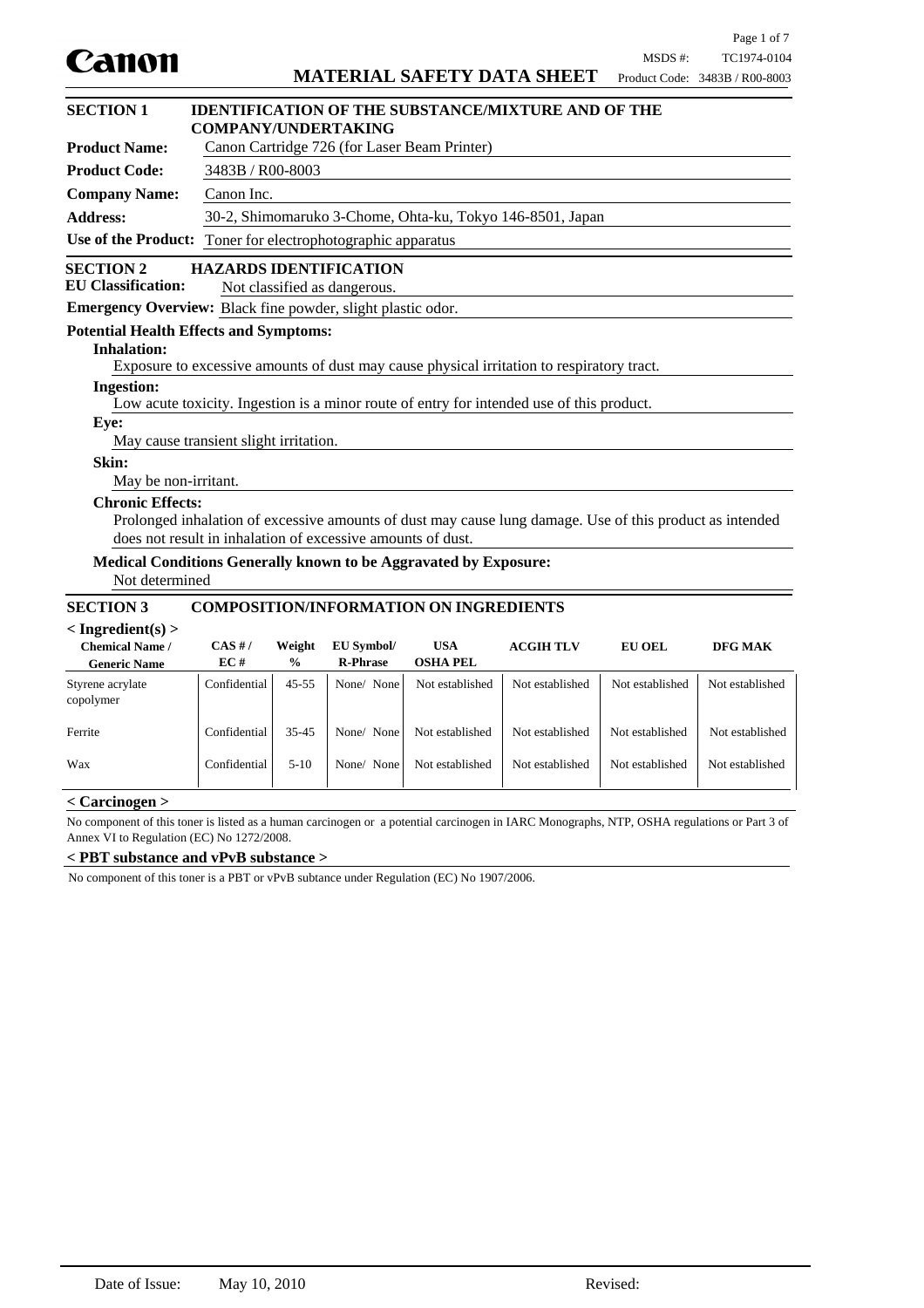

## **SECTION 4 FIRST AID MEASURES**

### **First Aid Measures:**

#### **Inhalation:**

If symptoms are experienced, move victim to fresh air and obtain medical advice.

#### **Ingestion:**

Rinse mouth. Drink 1 or 2 glasses of water. If irritation or discomfort occurs, obtain medical advice immediately.

#### **Eye:**

Do not allow victim to rub eye(s). Flush with lukewarm, gently flowing water for 5 minutes or until particle is removed. If irritation persists, obtain medical attention.

### **Skin:**

Wash with soap and water. If irritation persists, obtain medical advice.

#### **Note to Physicians:**

None

### **SECTION 5 FIRE FIGHTING MEASURES**

# **Fire Fighting Measures:**

#### **Extinguishing Media:**

CO2, water, dry chemicals

**Unsuitable Extinguishing Media:**

None

#### **Special Fire Fighting Procedures:**

None

#### **Unusual Fire and Explosion Hazards:**

Can form explosive dust-air mixtures when finely dispersed in air.

### **Fire and Explosive Properties (See also SECTION 9):**

### **Hazardous Combustion Products:**

CO2, CO

#### **Other Properties:**

Not available

### **SECTION 6 ACCIDENTAL RELEASE MEASURES**

### **Personal Precautions:**

#### Avoid breathing dust.

### **Environmental Precautions:**

Do not wash away into sewer.

#### **Method for Cleaning Up:**

Sweep slowly spilled powder on to paper, and carefully transfer into a waste container. Clean remainder with wet paper, wet cloth or a vacuum cleaner.

If a vacuum cleaner is used, it must rate as a dust explosion-proof type. Fine powder can form explosive dust-air mixtures.

# **SECTION 7 HANDLING AND STORAGE**

#### **Handling:**

Avoid breathing dust.

Use with adequate ventilation.

### **Storage:**

Keep out of the reach of children. Keep away from oxidizing materials.

#### **Specific Uses:**

Toner for electrophotographic apparatus.

For more information, please refer to the instruction of this product.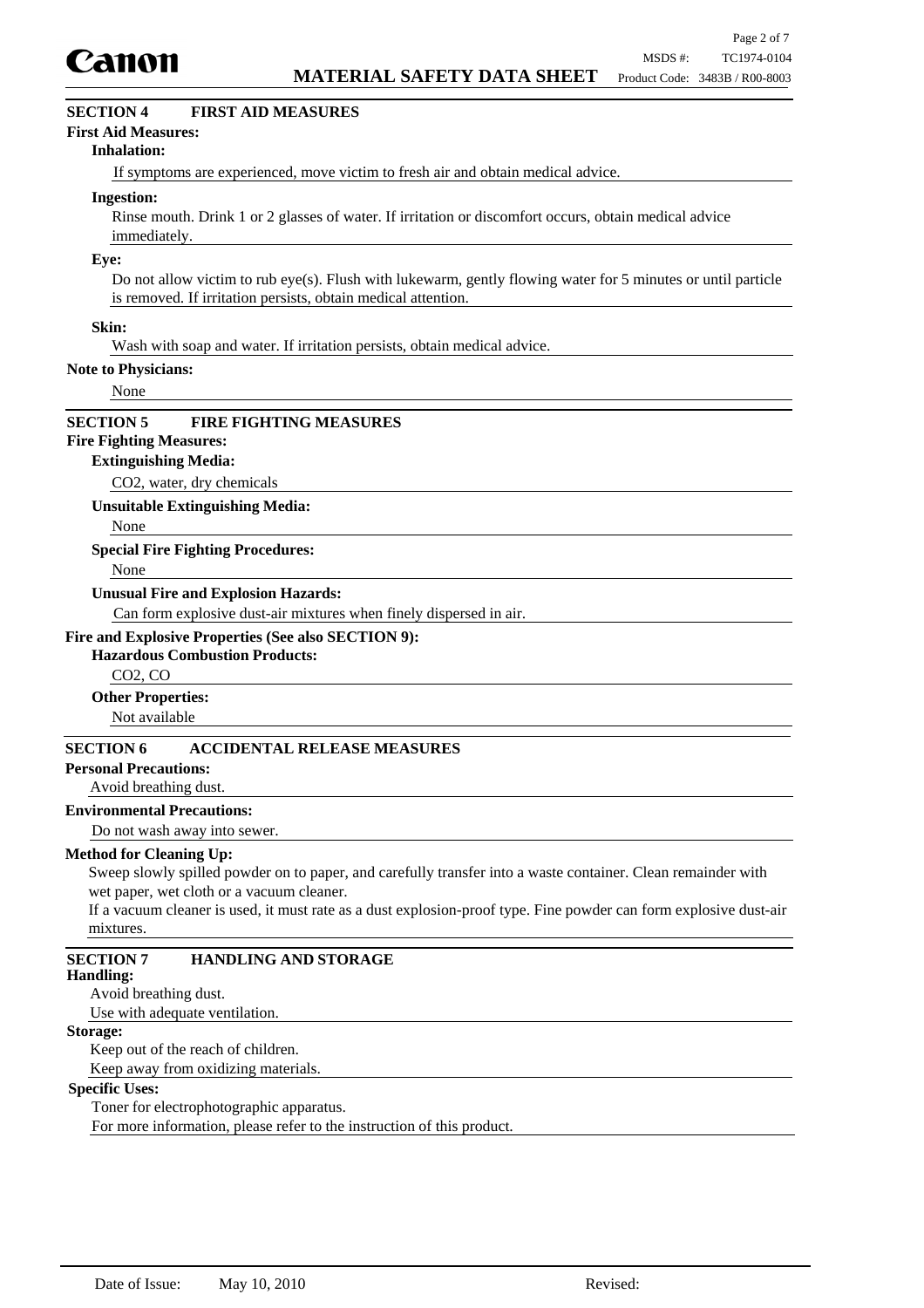## **SECTION 8 EXPOSURE CONTROLS / PERSONAL PROTECTION**

# **Exposure Guidelines:**

|                           | USA OSHA PEL (TWA): 15 mg/m <sup>3</sup> (Total dust), 5 mg/m <sup>3</sup> (Respirable fraction) |
|---------------------------|--------------------------------------------------------------------------------------------------|
| <b>ACGIH TLV (TWA):</b>   | 10 mg/m <sup>3</sup> (Inhalable fraction), 3 mg/m <sup>3</sup> (Respirable fraction)             |
| DFG MAK:                  | $4 \text{ mg/m}^3$ (Inhalable fraction), 1.5 mg/m <sup>3</sup> (Respirable fraction)             |
| (Also refer to SECTION 3) |                                                                                                  |

### **Engineering Controls:**

Use adequate ventilation.

### **Personal Protection Equipment(s):**

| <b>Respiratory Protection:</b> □ Required |                          |
|-------------------------------------------|--------------------------|
|                                           | $\boxtimes$ Not Required |
| <b>Eye/Face Protection:</b>               | $\Box$ Required          |
|                                           | $\boxtimes$ Not Required |
| <b>Skin Protection:</b>                   | $\Box$ Required          |
|                                           | $\boxtimes$ Not Required |

### **SECTION 9 PHYSICAL AND CHEMICAL PROPERTIES**

| Appearance:                                             | Black fine powder                                                              |  |  |
|---------------------------------------------------------|--------------------------------------------------------------------------------|--|--|
| Odor:                                                   | Slight plastic odor                                                            |  |  |
| pH:                                                     | Not applicable                                                                 |  |  |
| <b>Boiling Point/Range(°C):</b>                         | Not applicable                                                                 |  |  |
| Melting Point/Range(°C):                                | 100-150 (Softening point)                                                      |  |  |
| Decomposition Temperature(°C):                          | > 200                                                                          |  |  |
| Flash Point(°C):                                        | Not applicable                                                                 |  |  |
| <b>Flammable (Explosive) Limits:</b>                    | Not applicable                                                                 |  |  |
| <b>Autoignition Temperature(°C):</b>                    | Not available                                                                  |  |  |
| <b>Flammability:</b>                                    | Not-flammable (Test method: Directive 92/69/EEC, A10 Flammability<br>(Solids)) |  |  |
| <b>Explosive Properties:</b>                            | Can form explosive dust-air mixtures when finely dispersed in air.             |  |  |
| <b>Oxidizing Properties:</b>                            | Not available                                                                  |  |  |
| <b>Vapor Pressure:</b>                                  | Not applicable                                                                 |  |  |
| <b>Vapor Density:</b>                                   | Not applicable                                                                 |  |  |
| <b>Density / Specific Gravity:</b>                      | $1.4 - 1.8$                                                                    |  |  |
| <b>Water Solubility:</b>                                | Negligible                                                                     |  |  |
| <b>Fat Solubility:</b>                                  | Partially soluble in toluene and xylene.                                       |  |  |
| Partition Coefficient (n-Octanol/Water): Not applicable |                                                                                |  |  |
| <b>Percent Volatile:</b>                                | Negligible                                                                     |  |  |
| <b>Evaporation Rate:</b>                                | Not applicable                                                                 |  |  |
| Viscosity (mPa s):                                      | Not applicable                                                                 |  |  |
|                                                         |                                                                                |  |  |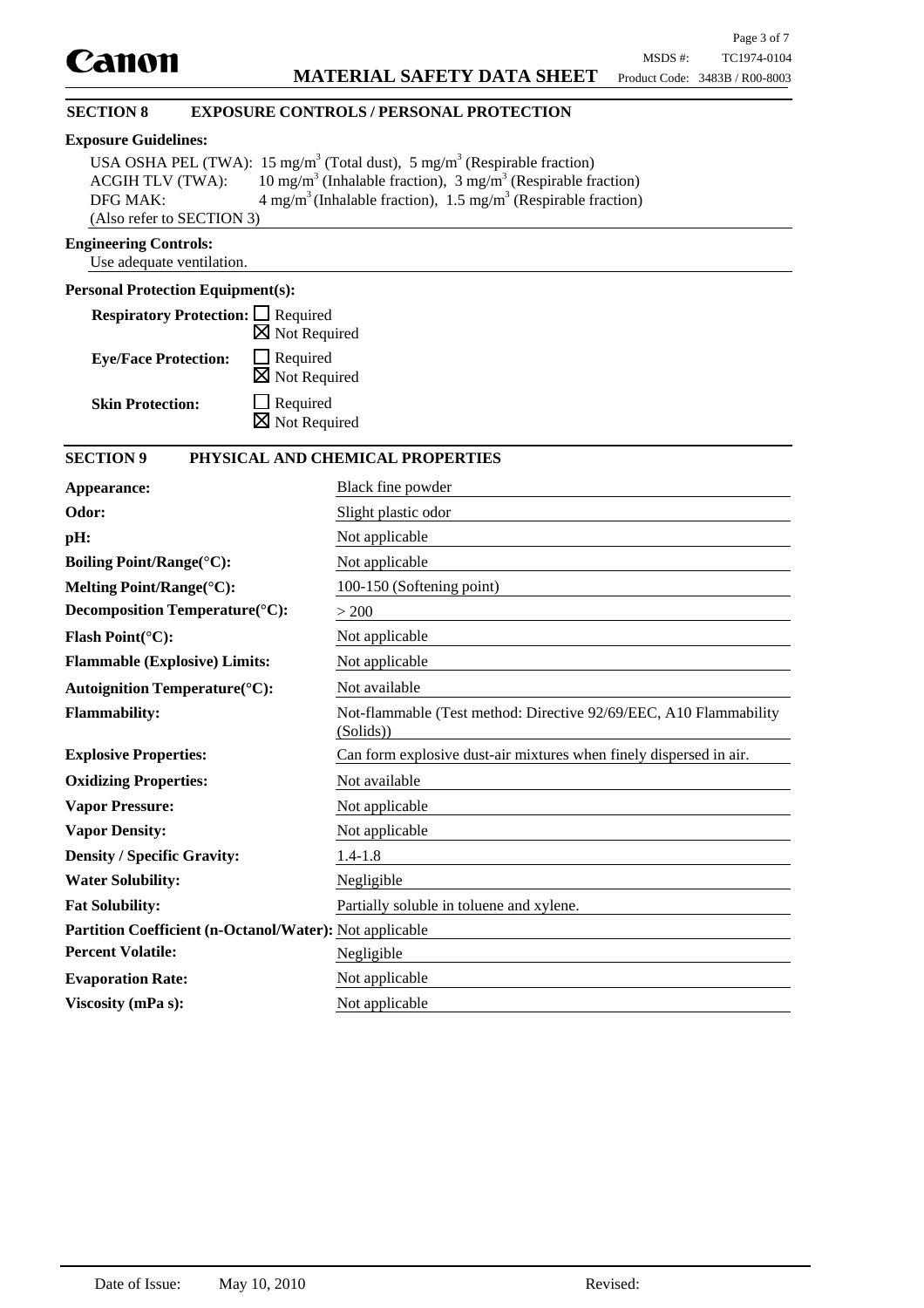|                                                                           |                                                                                                                                                                                                                                                                                                                                                                                                                                                                     |         | Page 4 of 7                    |
|---------------------------------------------------------------------------|---------------------------------------------------------------------------------------------------------------------------------------------------------------------------------------------------------------------------------------------------------------------------------------------------------------------------------------------------------------------------------------------------------------------------------------------------------------------|---------|--------------------------------|
| Canon                                                                     |                                                                                                                                                                                                                                                                                                                                                                                                                                                                     | MSDS #: | TC1974-0104                    |
|                                                                           | <b>MATERIAL SAFETY DATA SHEET</b>                                                                                                                                                                                                                                                                                                                                                                                                                                   |         | Product Code: 3483B / R00-8003 |
| <b>SECTION 10</b>                                                         | <b>STABILITY AND REACTIVITY</b>                                                                                                                                                                                                                                                                                                                                                                                                                                     |         |                                |
| <b>Stability:</b>                                                         | $\boxtimes$ Stable<br>Unstable                                                                                                                                                                                                                                                                                                                                                                                                                                      |         |                                |
| <b>Conditions to Avoid:</b>                                               | None                                                                                                                                                                                                                                                                                                                                                                                                                                                                |         |                                |
| <b>Materials to Avoid:</b>                                                | Strong oxidizers                                                                                                                                                                                                                                                                                                                                                                                                                                                    |         |                                |
| Hazardous Decomposition Products: CO, CO2                                 |                                                                                                                                                                                                                                                                                                                                                                                                                                                                     |         |                                |
| <b>Hazardous Polymerization:</b>                                          | May Occur<br>Will Not Occur                                                                                                                                                                                                                                                                                                                                                                                                                                         |         |                                |
| <b>Conditions to Avoid:</b>                                               | None                                                                                                                                                                                                                                                                                                                                                                                                                                                                |         |                                |
| <b>SECTION 11</b>                                                         | <b>TOXICOLOGICAL INFORMATION</b>                                                                                                                                                                                                                                                                                                                                                                                                                                    |         |                                |
| <b>Acute Toxicity:</b><br><b>Inhalation:</b><br>Not available             |                                                                                                                                                                                                                                                                                                                                                                                                                                                                     |         |                                |
| <b>Ingestion:</b>                                                         |                                                                                                                                                                                                                                                                                                                                                                                                                                                                     |         |                                |
| Estimate: Rat, LD50 > 2000 mg/kg (See SECTION 16)                         |                                                                                                                                                                                                                                                                                                                                                                                                                                                                     |         |                                |
| Eye:                                                                      | Estimate: Rabbit, transient slight conjunctival irritation only. (See SECTION 16)                                                                                                                                                                                                                                                                                                                                                                                   |         |                                |
| Skin:<br>Estimate: Rabbit, non-irritant (See SECTION 16)                  |                                                                                                                                                                                                                                                                                                                                                                                                                                                                     |         |                                |
| <b>Sensitization:</b><br>Estimate: skin: Non-sensitizing (See SECTION 16) |                                                                                                                                                                                                                                                                                                                                                                                                                                                                     |         |                                |
| <b>Mutagenicity:</b><br>Ames Test (S. typhimurium, E. coli): Negative     |                                                                                                                                                                                                                                                                                                                                                                                                                                                                     |         |                                |
| <b>Reproductive Toxicity:</b><br>Not available                            |                                                                                                                                                                                                                                                                                                                                                                                                                                                                     |         |                                |
| <b>Carcinogenicity:</b><br>Not available                                  |                                                                                                                                                                                                                                                                                                                                                                                                                                                                     |         |                                |
| Others:<br>Chronic effects:<br>$mg/m^3$ .                                 | Muhle et al. reported pulmonary response upon chronic inhalation exposure in rats to a toner enriched in<br>respirable-sized particles compared to commercial toner. No pulmonary change was found at $1 \text{ mg/m}^3$ which<br>is most relevant to potential human exposure. A minimal to mild degree of fibrosis was noted in 22% of the<br>animals at 4 mg/m <sup>3</sup> , and a mild to moderate degree of fibrosis was observed in 92% of the animals at 16 |         |                                |

These findings are attributed to "lung overloading", a generic response to excessive amounts of any dust retained in the lung for a prolonged interval.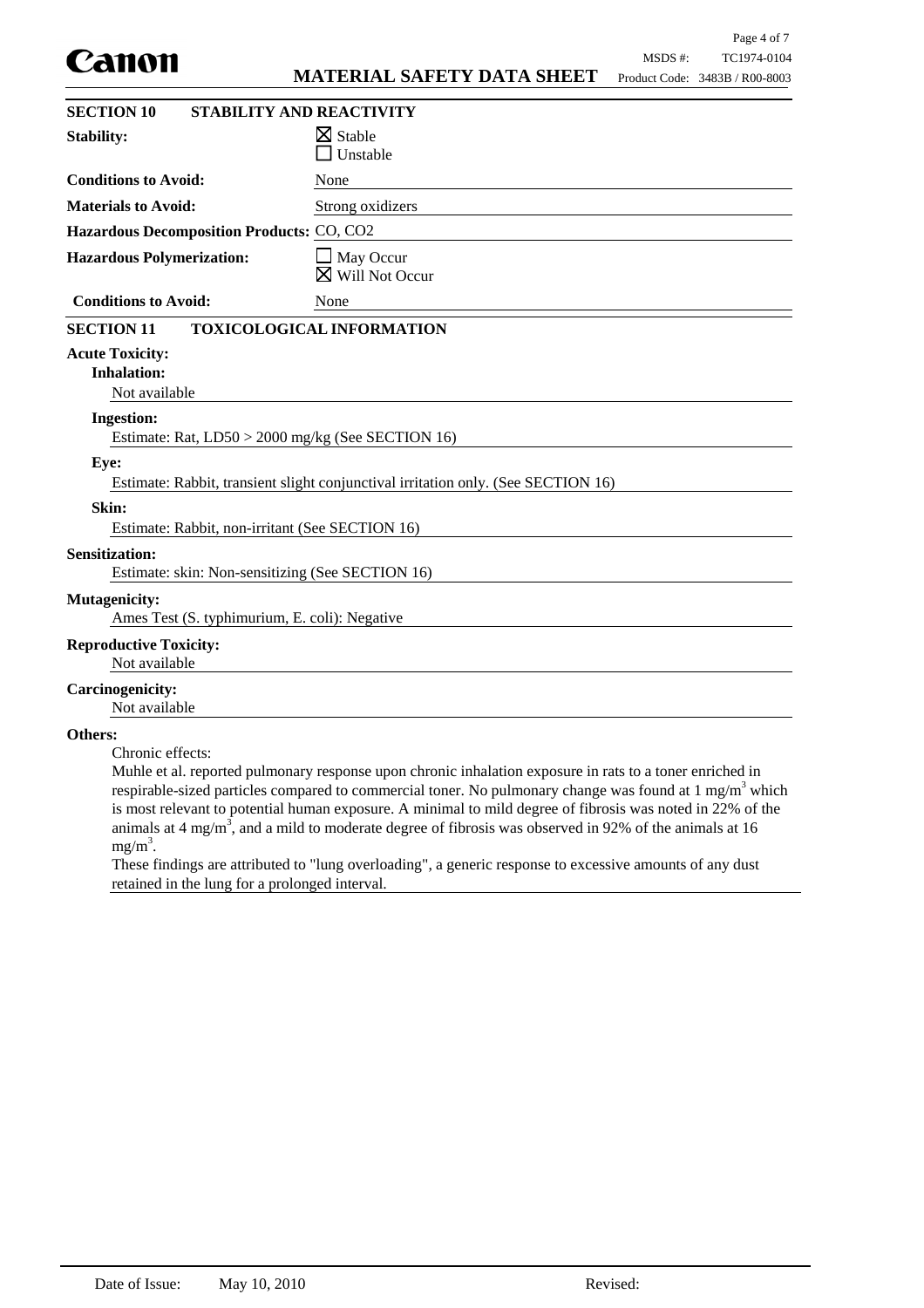

# **MATERIAL SAFETY DATA SHEET**

# **Mobility:** Not available **Persistence / Degradability:** Not available **Bioaccumulation:** Not available Estimate: Fish, 96h LL50 > 1000 mg/l (WAF) Estimate: Crustaceans, 48h EL50 > 1000 mg/l (WAF) Estimate: Algae, ErL50(0-72h) > 1000 mg/l (WAF) (See SECTION 16) **Ecotoxicity: Other Adverse Effects:** Not available DO NOT put toner or toner container into fire; heated toner may cause severe burns. DO NOT shred a toner container, unless dust-explosion preventing measures are taken. Finely dispersed particles form explosive mixtures in air. Disposal should be subject to federal, state and local laws. **Method of Disposal: Symbol & Indication:** Not required Not required **R-Phrase:** Not required **Dangerous Component(s): SECTION 13 DISPOSAL CONSIDERATIONS < EU Information > Information on the Label:** Not required **S-Phrase: UN #:** 2807 **UN Shipping Name:**Magnetized material **UN Classification:** 9 **Special Precautions:**105 or more of these products shipped together, by air, are regulated as magnetized material. **UN Packing Group:**None Marine Pollutant: □ Yes  $\boxtimes$  No Chemical name (wt%): **SECTION 15 REGULATORY INFORMATION** None **Specific Provisions in Relation to Protection of Man or the Environment:** Not regulated **(EC) No 1907/2006 Annex XVII (Restrictions):** Not regulated **(EC) No 1005/2009:** Not regulated **(EC) No 689/2008: Others:** Not required **Special Precautions under 1999/45/EC Annex V: SECTION 12 ECOLOGICAL INFORMATION SECTION 14 TRANSPORT INFORMATION**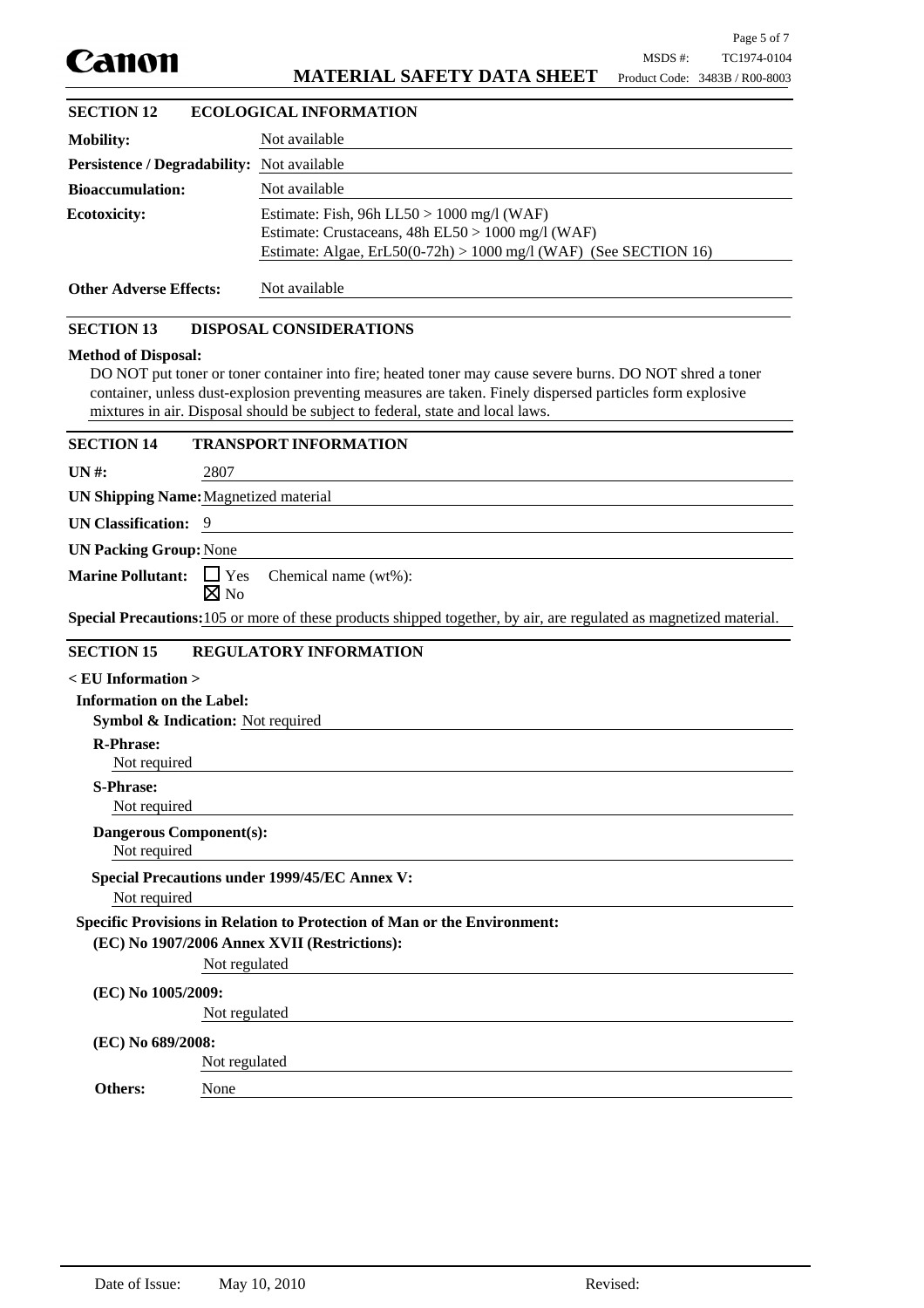| $\langle$ USA Information $\rangle$                                                                  |                                                             |                                       |          |
|------------------------------------------------------------------------------------------------------|-------------------------------------------------------------|---------------------------------------|----------|
| Information on the Label under OSHA:                                                                 |                                                             |                                       |          |
| <b>Signal Word:</b>                                                                                  | Not required                                                |                                       |          |
| <b>Hazard warning:</b><br>Not required                                                               |                                                             |                                       |          |
| <b>Safety Advice:</b><br>Not required                                                                |                                                             |                                       |          |
| <b>Hazardous Component(s):</b><br>Not required                                                       |                                                             |                                       |          |
| <b>SARA Title III §313:</b>                                                                          |                                                             |                                       |          |
| <b>Chemical Name</b>                                                                                 |                                                             |                                       | Weight % |
| None                                                                                                 |                                                             |                                       |          |
| <b>California Proposition 65:</b>                                                                    |                                                             |                                       |          |
| <b>Chemical Name</b>                                                                                 |                                                             |                                       | Weight % |
| None                                                                                                 |                                                             |                                       |          |
| $\langle$ Canada Information $\rangle$                                                               |                                                             |                                       |          |
| <b>WHMIS Controlled Product:</b>                                                                     |                                                             | Not applicable (Manufactured article) |          |
| < Australia Information >                                                                            |                                                             |                                       |          |
| Not classified as hazardous according to criteria of NOHSC.<br><b>Statement of Hazardous Nature:</b> |                                                             |                                       |          |
|                                                                                                      | $\alpha$ myynn ylin $\alpha$ nl $\epsilon$ i my $\alpha$ l! |                                       |          |

### **SECTION 16 OTHER INFORMATION**

Estimate: Estimate based on test data on similar toner/developer/drum and/or the raw materials of this product.

#### **Literature References:**

- U.S. Department of Labor, 29CFR Part 1910
- U.S. Environmental Protection Agency, 40CFR Part 372
- U.S. Consumer Product Safety Commission, 16CFR Part 1500
- ACGIH, Threshold Limit Values for Chemical Substances and Physical Agents and Biological Exposure Indices
- U.S. Department of Health and Human Services National Toxicology Program, Annual Report on Carcinogens
- World Health Organization International Agency for Research on Cancer, IARC Monographs on the Evaluation on the Carcinogenic Risk of Chemicals to Humans
- DFG, List of MAK and BAT Values
- EU Directive (EC) No 1907/2006 Annex XVII (Restrictions), 1999/45/EC
- EU Regulation (EC) No 1005/2009, (EC) No 689/2008, (EC) No 1907/2006, (EC) No 1272/2008
- Canada Workplace Hazardous Materials Information System
- Australia National Occupational Health and Safety Commission's Approved Criteria for Classifying Hazardous Substances[NOHSC:1008]